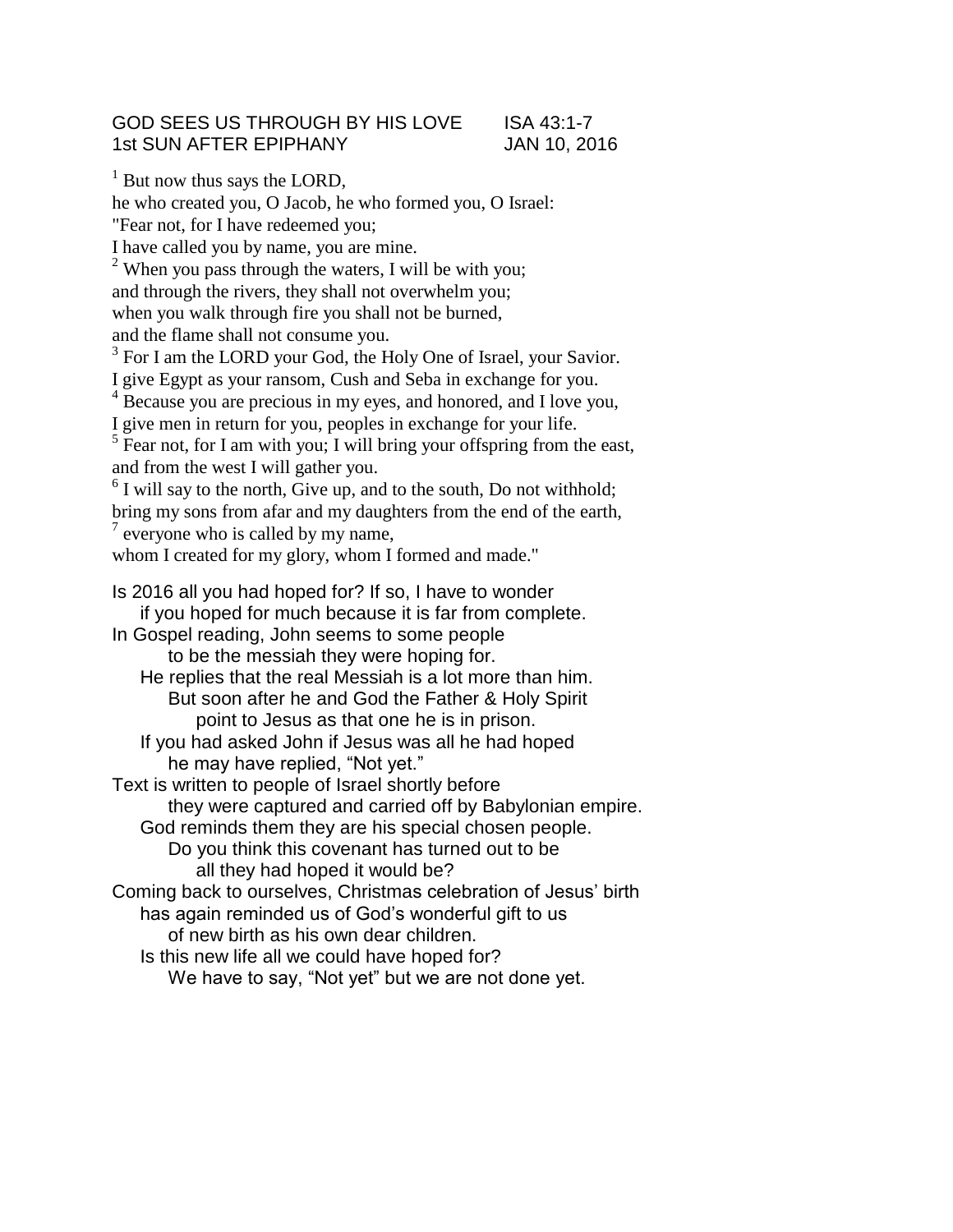We don't yet see in our lives all God is doing for us but God is continuing to see it through. Text shows us:

GOD CONTINUES TO FORM US AS HIS PEOPLE GOD CONTINUES TO MAKE OTHERS HIS PEOPLE GOD MAKES AN EXCHANGE FOR HIS PEOPLE

GOD CONTINUES TO FORM US AS HIS PEOPLE

 $<sup>1</sup>$  But now thus says the LORD,</sup>

he who created you, O Jacob, he who formed you, O Israel: "Fear not, for I have redeemed you;

I have called you by name, you are mine.

<sup>2</sup> When you pass through the waters, I will be with you; and through the rivers, they shall not overwhelm you; when you walk through fire you shall not be burned, and the flame shall not consume you.

God says, "I have called you by name, you are mine." When you put your name on something, or give a name to a pet or a child names a doll

It is a way of indicating it belongs to you. When parents name child, they give it their own last name which identifies that child is theirs.

Readings remind of baptism, when child is called by name. On first Sun. after Epiphany, we celebrate baptism of Jesus which always reminds us of our baptism, not because John's baptism is same as Christian baptism

but because what happens in Jesus' baptism

is what makes possible what happens in our baptism.

Jesus, who is identified as God's own beloved son identifies himself with us who need washing, so that now

God also identifies us his own children through baptism.

So our identity is not based on anything we have done,

accomplishments described in Christmas letters,

gifts we can give, or who came to our parties,

but on what God has already given us.

Parents may give child a name they hope it will grow into, indicating what they hope it will become, like Grace or Victor. Already from infancy, they are to think of selves that way Epistle says you are baptized into Christ's death & resurrection,

therefore consider yourselves dead to sin.

God calls us his children. This is name we are still growing into.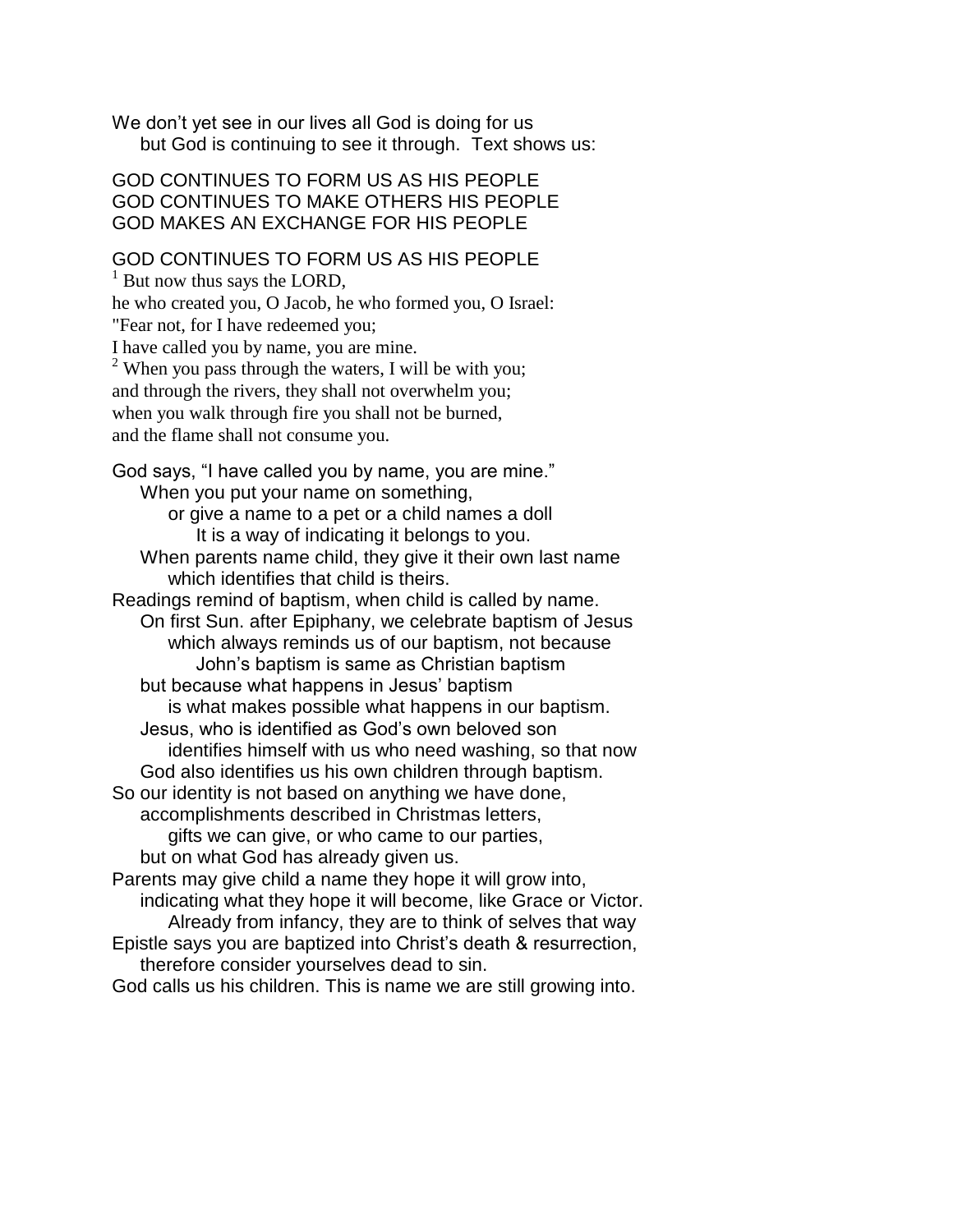Often, when I work with a text, there is one key discovery that sparks the idea for the sermon. In this text it is that in v. 1 words in original Hebrew for created and formed are actually not past tense but present tense, a continuing action. They could be translated "your creator, one who forms you" This verse makes me think ahead to next Sunday when we will celebrate the right to life and remember each person is specially made by God and already in the womb he identifies and claims us. but as we continue to develop after birth, God continues to develop and form us as his children. God himself called creation into being by his word. But he didn't stop working with it. He continues to form earth by wind and water that sculpt it, he uses fire to form landscape making space for new life to grow, plants that survive, even thrive through fire. God creates spiritual life in us by his word, but he continues to form us by the work of the Spirit who washes away our sins as we live in our baptisms. and who may also work like fire burning within us. God assures Israel, when you pass through waters & rivers they will not overwhelm you because I am with you. Remember crossing Red Sea and Jordan to escape enemies and get into the promised land. So also they will pass through fire and not be consumed. The fire of judgment warned in the previous chapter will not destroy them, as John the Baptist preaches, because God is separating them from worthless chaff of sinful behavior that his fire consumes. They are going in to Babylonian captivity, but God will bring them through it, just as during it God saved the three men in fiery furnace. God brought Israel through these things and used them to form them into people who trusted him and showed his power to others. In our lives too, we may experience floods and fires that can leave us with nothing but most precious possession: the life God continues to give us. We may be over our heads in troubles and feel we are sunk or be burned by bad choices or bad friends.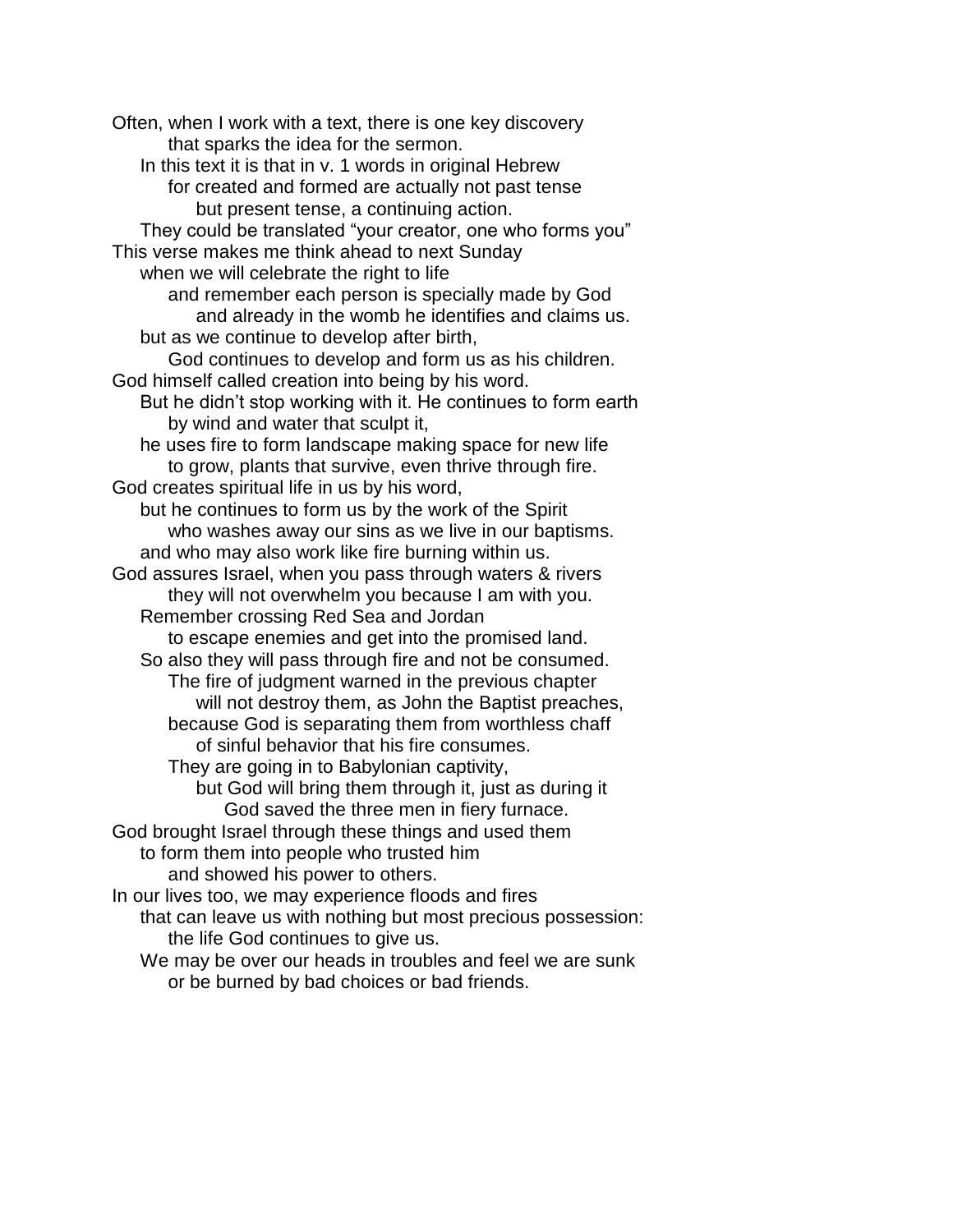But God promises to be with us so that we are not overwhelmed or consumed.

Instead he uses these along with his mercy & forgiveness to form & shape us to be patient, trusting, humble, faithful and useful.

God is still at work, forming us and his whole church.

He carves like a sculptor, but also like a sculptor, forms by adding on to what is there.

## GOD CONTINUES TO MAKE OTHERS HIS PEOPLE

 $<sup>5</sup>$  Fear not, for I am with you; I will bring your offspring from the east,</sup> and from the west I will gather you.

 $6$  I will say to the north, Give up, and to the south, Do not withhold; bring my sons from afar and my daughters from the end of the earth,  $7$  everyone who is called by my name,

whom I created for my glory, whom I formed and made."

One thing God tells Israel here is that even though it will seem that coming events, like the burning of Jerusalem and being carried into captivity will be the end of them, God will do what would seem to be impossible.

He will gather again those who have been scattered and bring them back from their exile to homeland.

just as on last day, even after we die & bodies turn to dust, God will put us back together and gather us up to our eternal homeland in heaven.

God is always able to restore more than we have lost. But there is more to it than that.

When God says he will bring back their sons and daughters they could say, we don't have any children

who are far away in the north and south.

Not yet they don't!

These verses mean God will make them continue to multiply, even in places of great difficulty.

But also that God will add more to them.

The word for "offspring" in v. 5 is literally "seed." One reason God scatters his people is because,

as in Jesus' parable, God is scattering seed of his word.

When God's people are blown away by winds of adversity, and carried along by events that flood their lives,

they are husks that carry in them the seed of God's word which is planted in foreign places and alien hearts.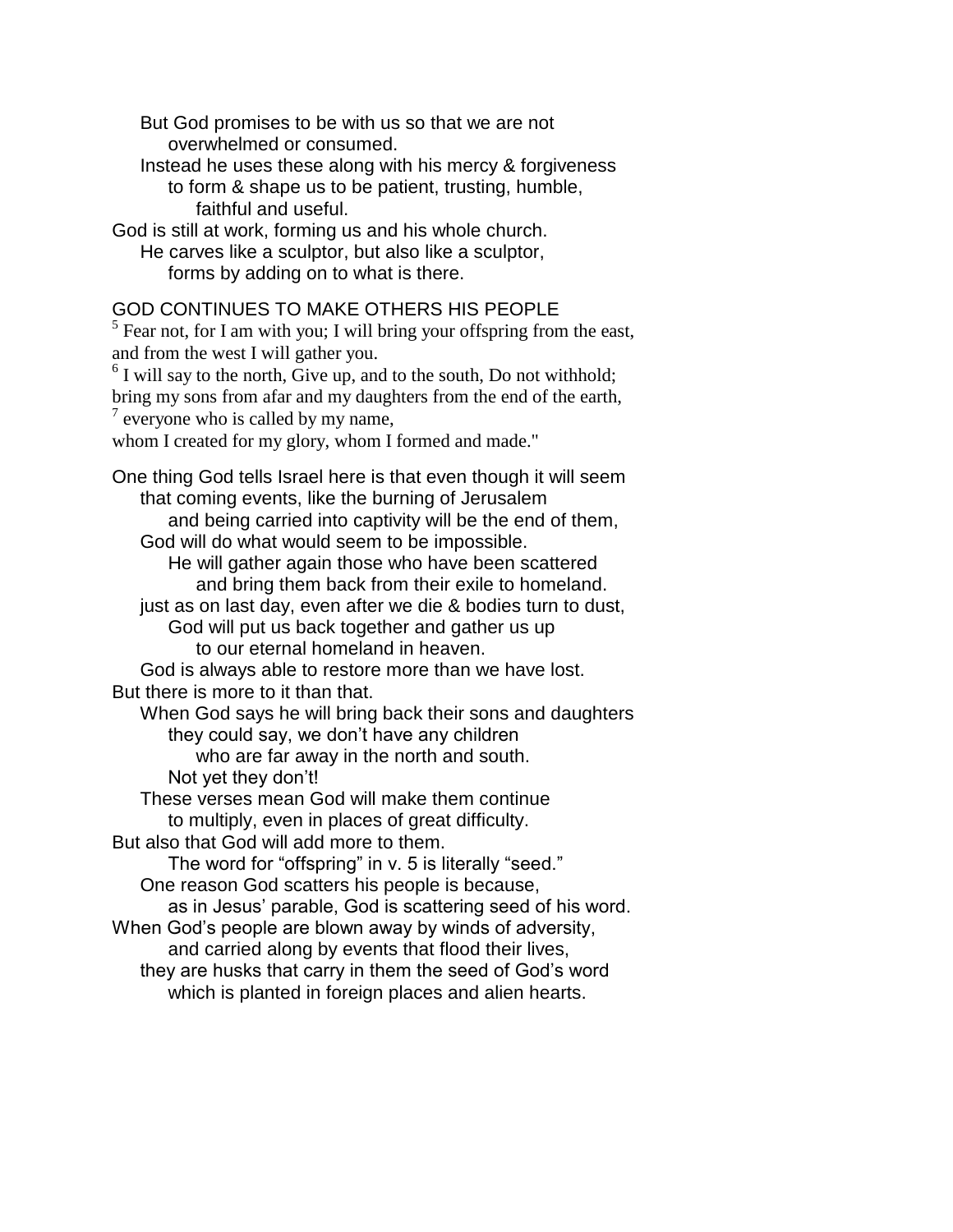The offspring, the sons and daughters of God that he gathers in the end from north, south, east and west are not just those who went away for a while but are also those who have heard God's word from them and been born again through faith and so made part of God's family with us so that now we too have family all over the world. v. 7 mirrors verse 1. Those called by God's name includes everyone he calls and it emphasizes that he himself does it. He makes, forms and creates for his glory.

He gets all the credit for it.

And the verses at the center of the text tell us how.

## GOD MAKES AN EXCHANGE FOR HIS PEOPLE

<sup>3</sup> For I am the LORD your God, the Holy One of Israel, your Savior. I give Egypt as your ransom, Cush and Seba in exchange for you. <sup>4</sup> Because you are precious in my eyes, and honored, and I love you, I give men in return for you, peoples in exchange for your life.

God says we are precious in his eyes and honored. It may not appear to us we are honored and we may not look precious to others but what makes us so is the way God looks at us with love. Like an artist looking at a blank canvass or block of stone, when God looks at us, he sees already what we are going to be by what he himself will do. When we look the mirror of God's perfect law, we see our flaws and faults and failures. but when we look at the mirror of the Gospel, we see ourselves as precious to God. God looks at us this way because he looks at us through Jesus who came to be with us to take on himself our sins and give us in their place his holiness. Any salesman can tell you that the value of something is what someone is willing to pay for it. God has paid a great price for us. v. 3 predicts how Israel will be ransomed. They were freed from Babylonian captivity when the Persian empire took over Babylon. Egypt, Cush and Seba were captured by Persia as well.

That was price paid for Israel's freedom, 4 nations for 1.